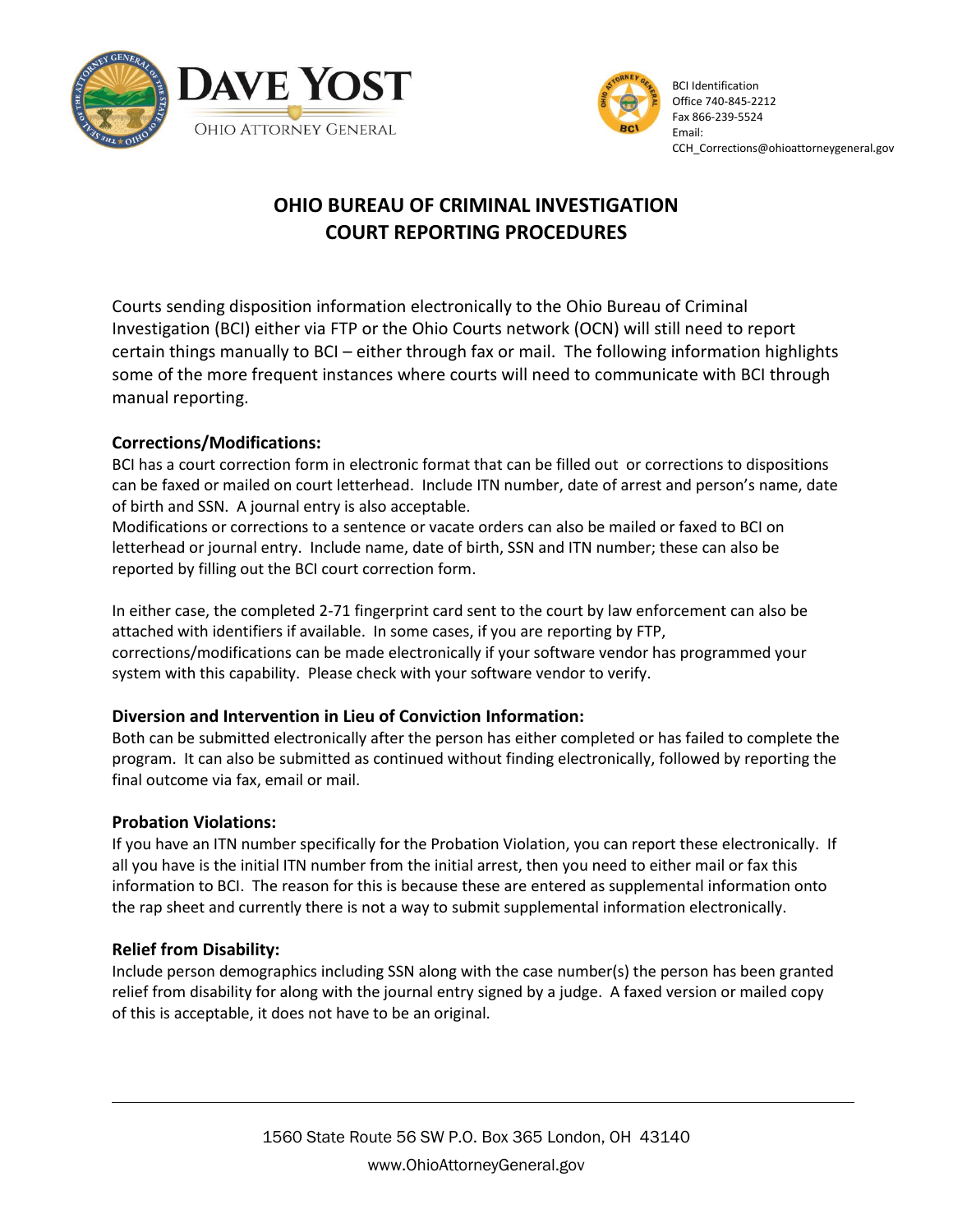



# **FAQ's regarding error messages on Electronic reports:**

**Q**: Any time I try to submit a disposition with a code ending in "F" I get a reject message **A**: BCI routinely receives submissions with "F" on the end of the Ohio Revised Code indicating a felony. Since then there are new ORC's that contain an "F" at the end. When the specification is updated accordingly, the rejections should cease.

**Q**: Error reports don't explain why there is an error

**A**: There are two types of reports:

Summary Reports display only fatal errors

Detailed Reports display all other errors. A detailed report can be requested via email at

KimberlyR.Huffman@ohioattorneygeneral.gov Joyce.Myers@ohioattorneygeneral.gov

#### **Summary Report Fatal Errors: Some errors are repeated in both reports**

#### **Multi-cycle with same ITN**

There are 2 or more arrests on file with the same ITN. The program cannot determine which arrest corresponds to the disposition.

**Q:** How do I resolve this?

**A:** No action is necessary, BCI manually enters the information

#### **Multi-cycle with same DOA**

There are 2 or more arrests on file that occurred on the same day. The program cannot determine which arrest corresponds to the disposition.

**Q:** How do I resolve this?

**A:** No action is necessary, BCI manually enters the information

#### **Required field invalid**

This message is displayed beside the field that has been entered incorrectly. This could happen due to a variety of reasons. Usually it is a format issue; for example, the date of birth has to be submitted YYYMMDD

**Q:** How do I resolve this?

**A:** Review the error listed on the report and refer to specifications indicating in what format that field should be submitted. Correct the error, and resend electronically with the next file.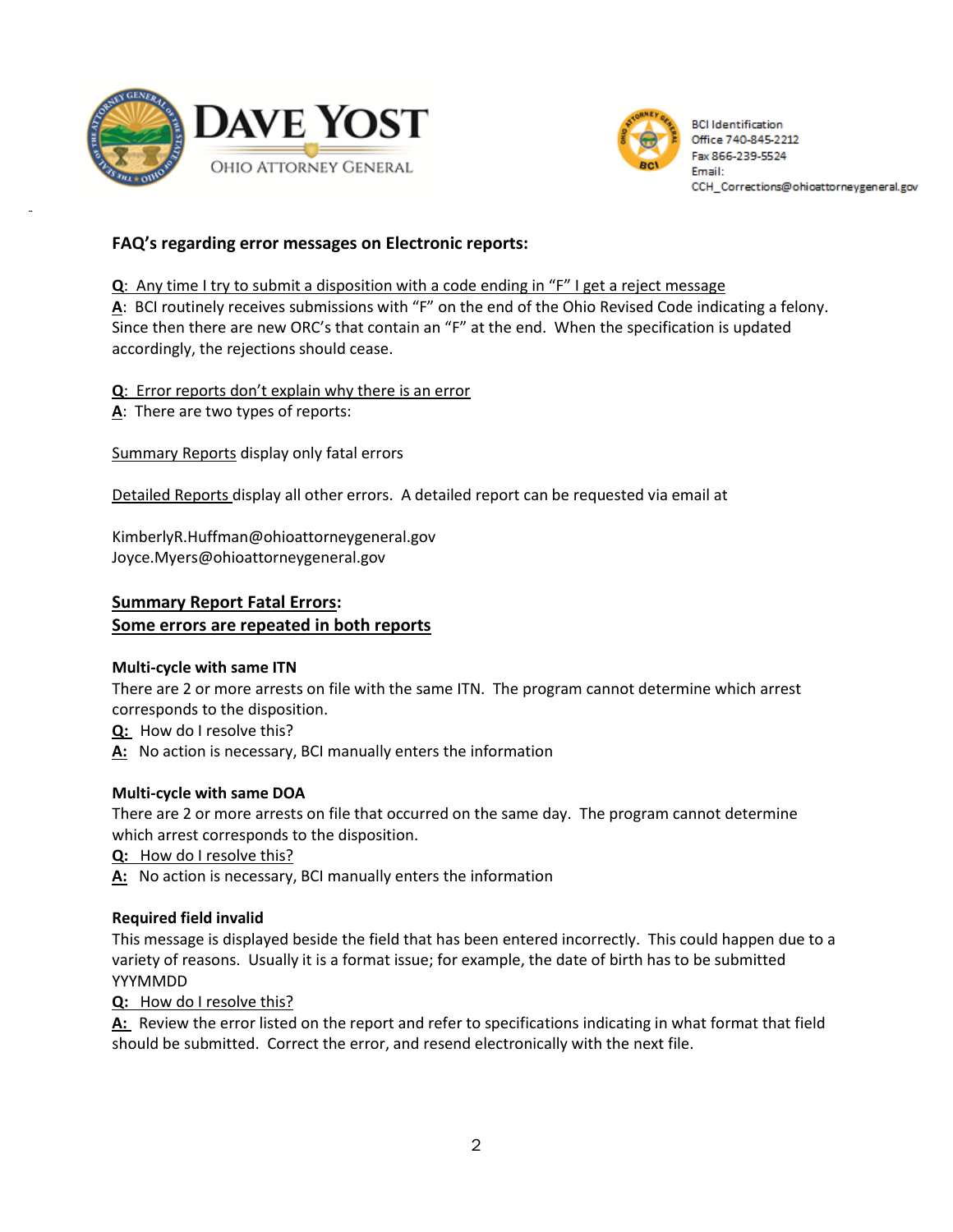



#### **Required field missing**

This message is displayed beside the field that has been left blank. Within the specifications there are several combinations by which the search for a matching offender is processed. If one of those fields is missing the program will error because it can't complete the search without it.

#### **Q:** How do I resolve this?

**A:** Identify which field was submitted without information. Refer to the specifications to verify what fields are mandatory for successful attachment. Add the missing field and resend electronically with the next file. In some cases a different combination of fields might have to be submitted if you do not have the information on the missing field.

#### **Disposition already on file**

Either a disposition has already been sent electronically and accepted, or BCI staff has entered it manually.

**Q:** How do I resolve this?

**A:** No action is necessary

#### **Matching TRN (tracking number) not found**

The disposition program could not find a disposition in CCH that had the same TRN as the disposition record submitted. In order to delete/modify a disposition in CCH, the TRN on the CCH must match the TRN on the submission.

**Q:** How do I resolve this?

**A:** Resend the disposition as a new entry, not as a modification.

# **Detailed Report Errors: Note – the list below does not include all error messages**

#### **Offender not on file**

Unable to locate an offender with CCH. This means that BCI did not receive a fingerprint card for this individual. The agency needs to be contacted to obtain a fingerprint card for the offender.

#### **Cycle not on file/No corresponding arrest record on file**

An offender has been located, but this incident or date of arrest is not on file. The agency needs contacted to supply a fingerprint card for that arrest.

#### **Q:** How do I resolve this?

**A:** The Quality Assurance Unit receives detailed reports and contacts the arresting agency if the ITN number is listed. If there is no ITN number, the court should contact the arresting agency if that information is available. Without an ITN number QA does not know where the arrest came from and would not be able to locate that information. \*\*\*Please note that this applies to dispositions sent electronically via FTP. If sending through OCN the number of these will increase since non reportable information is included in this portion of the report.\*\*\*\*\*